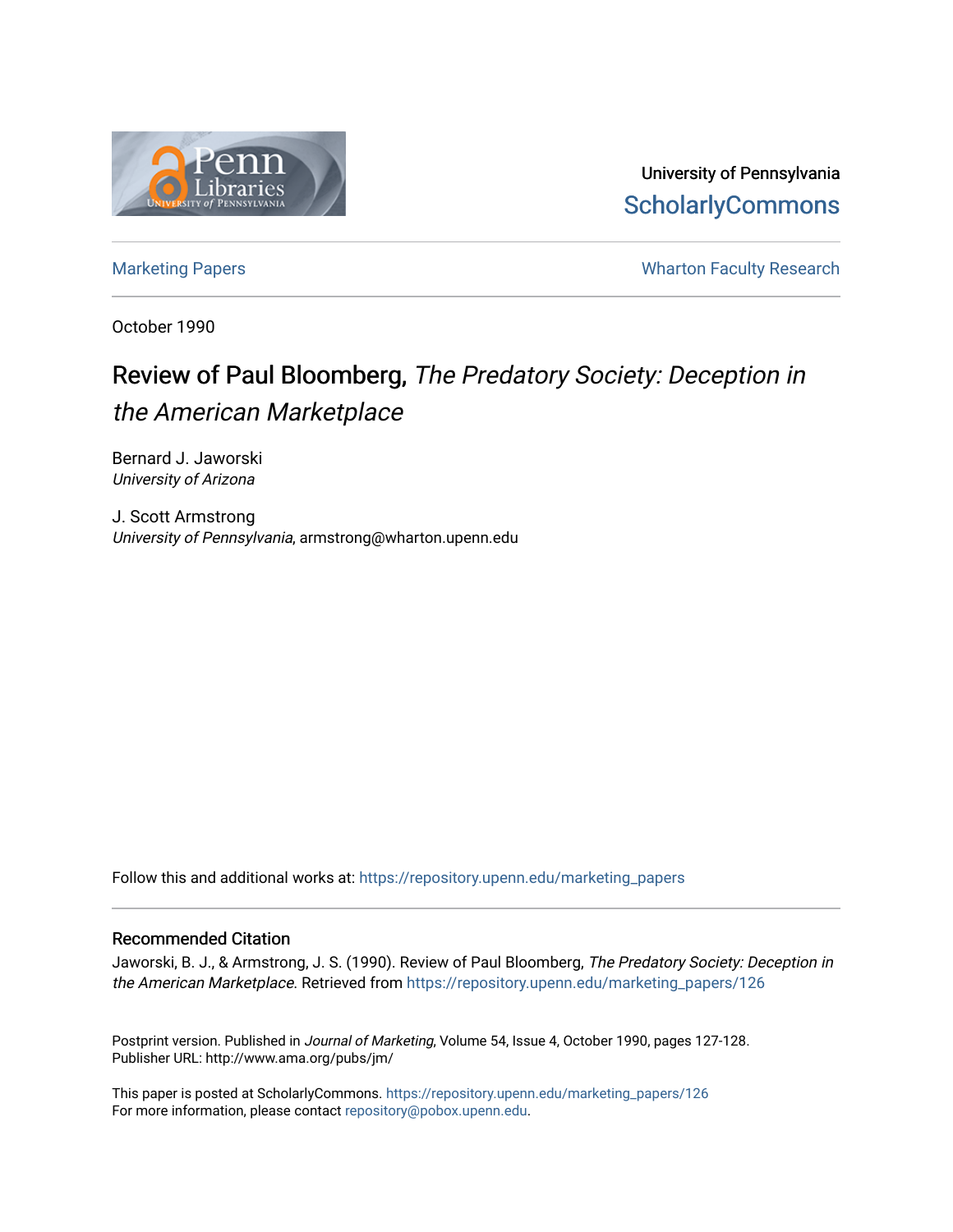## Review of Paul Bloomberg, The Predatory Society: Deception in the American **Marketplace**

## Abstract

The Predatory Society examines the inadequacies of marketing and the free market system. It is written by a sociologist. I think that, in general, sociologists are biased against marketing people. The bias runs like this: Sociologists believe that consenting adults should be allowed to enter into agreements without state interference. However, if those agreements involve legal transactions with money, the freedom of the consenting adults should be abridged for the protection of those adults. An elite should decide how much freedom is in the interests of these people. Translated into marketers' terms, the argument is that the state should regulate the behavior of adult buyers and sellers because the former are honest but incompetent and the latter are often dishonest. Blumberg lives up to some of my expectations, but he is also aware of the arguments favoring the free market.

#### **Comments**

Postprint version. Published in Journal of Marketing, Volume 54, Issue 4, October 1990, pages 127-128. Publisher URL: http://www.ama.org/pubs/jm/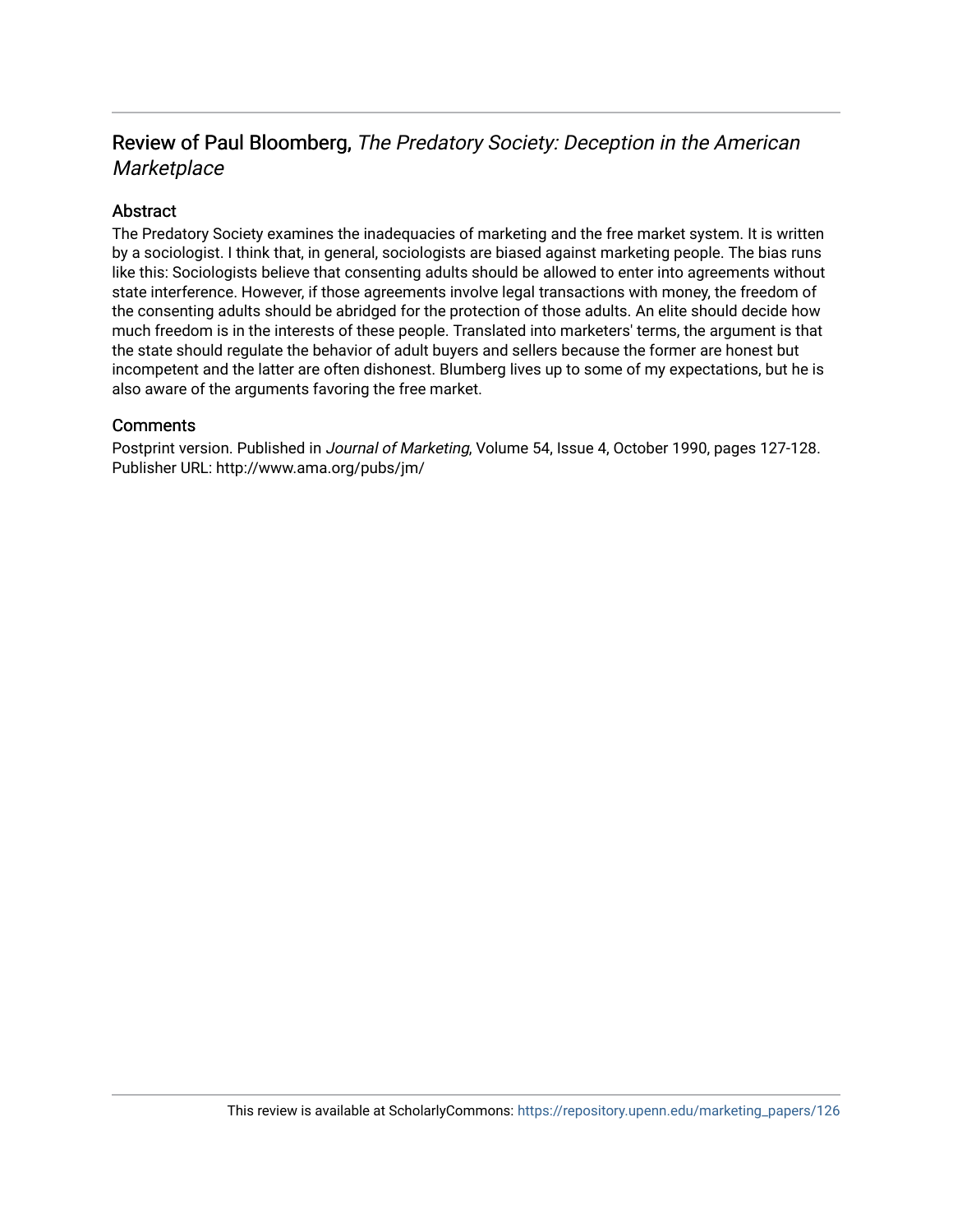### Review of Paul Blumberg, *The Predatory Society: Deception in the American Marketplace* New York: Oxford University Press, 1989. Reprinted from *Journal of Marketing* (October 1990), 127-128.

*The Predatory Society* examines the inadequacies of marketing and the free market system. It is written by a sociologist. I think that, in general, sociologists are biased against marketing people. The bias runs like this: Sociologists believe that consenting adults should be allowed to enter into agreements without state interference. However, if those agreements involve legal transactions with money, the freedom of the consenting adults should be abridged for the protection of those adults. An elite should decide how much freedom is in the interests of these people. Translated into marketers' terms, the argument is that the state should regulate the behavior of adult buyers and sellers because the former are honest but incompetent and the latter are often dishonest. Blumberg lives up to some of my expectations, but he is also aware of the arguments favoring the free market.

*The Predatory Society* tries to establish that business has a major problem with honesty. To make this point, Blumberg provides eight exhausting chapters with such titles as "Selling It: The Seamy Side of the Market Place," "Ignorance: Dumb Customers and Distracted Customers," "Helpless Customers and Potemkim Villages," "Filth," and "Petty Bourgeois Tricks." For balance, there is a chapter on "Honest Business: Neighborhoods and Saints"; it is a short chapter. The author's solutions are presented in Chapter 11, "Morality and the Market Place."

The study method is described in the first chapter. Blumberg's approach was to ask his sociology students over the period from 1972 to 1987 to write essays about incidents involving dishonesty that they encountered during jobs they had previously held or in which they were currently engaged. These students, taking courses at the City University of New York, were usually employed in the New York City area.

More than 700 incidents were described and 70% of the reporters were able to find at least one incident of dishonesty. In essence, this evidence supports what others have noted before and what most of us learn in our daily lives – some transactions in business are dishonest. As noted, the incidents occurred in New York, a city that claims to have one of the strongest consumer affairs departments in the country.

If the study were carried out-with care, what could one learn from it? Presumably that dishonest behavior is more likely than expected . . . or less likely. Or that things are getting better . . . or worse. Or that the New York City Consumer Affairs Department is successful . . . or not. Given the absence of benchmarks on frequency, the lack of any estimate of the number of total incidents observed by the reporters, and the bias inherent in being graded by a professor who seems to be collecting incidents on what is wrong with business, I doubt that one can conclude much.

The book also reports evidence from survey research. Much of it is interesting. For example, only about a third of U.S. respondents had "a great deal" or "quite a lot" of confidence in big business, and this proportion has been relatively constant from 1973 to 1986. The military, in contrast, had the confidence of well over half of the respondents.

Blumberg uses secondary sources, such as the press, to support various points. They were not always convincing. For example, Blumberg claims that the deregulation of airlines has been detrimental to consumers (p. 139). Though this perception is common among journalists, empirical research on the topic has shown the opposite.

My belief is that the honesty of people in business in the U.S. is high, in general. Marketing transactions often are a source of pleasure; many people enjoy shopping. The percentage of transactions in which I have been deceived is small. Nevertheless, it would be desirable for business firms to be even more honest. Dishonest transactions cause distress to consumers and have led some firms into bankruptcy.

I also believe that businesses have become more honest in recent years. People learn that honesty is profitable when good communication is present and when firms expect to have long-term relationships (Axelrod 1984; Raiffa 1982). Firms invest money to promote the integrity of their brands in the expectation that they will be dealing with customers for a long time. To cheat a customer would lessen the value of a brand. For example, the tampering with odometers at Chrysler must be harmful to the company in the long run.

Norris and Gifford (1988) provide evidence to support the viewpoint that marketing is becoming more honest. They compared retailers' responses to a set of 14 ethical vignettes, five of which involved issues of honesty. In all five vignettes, the retailers'